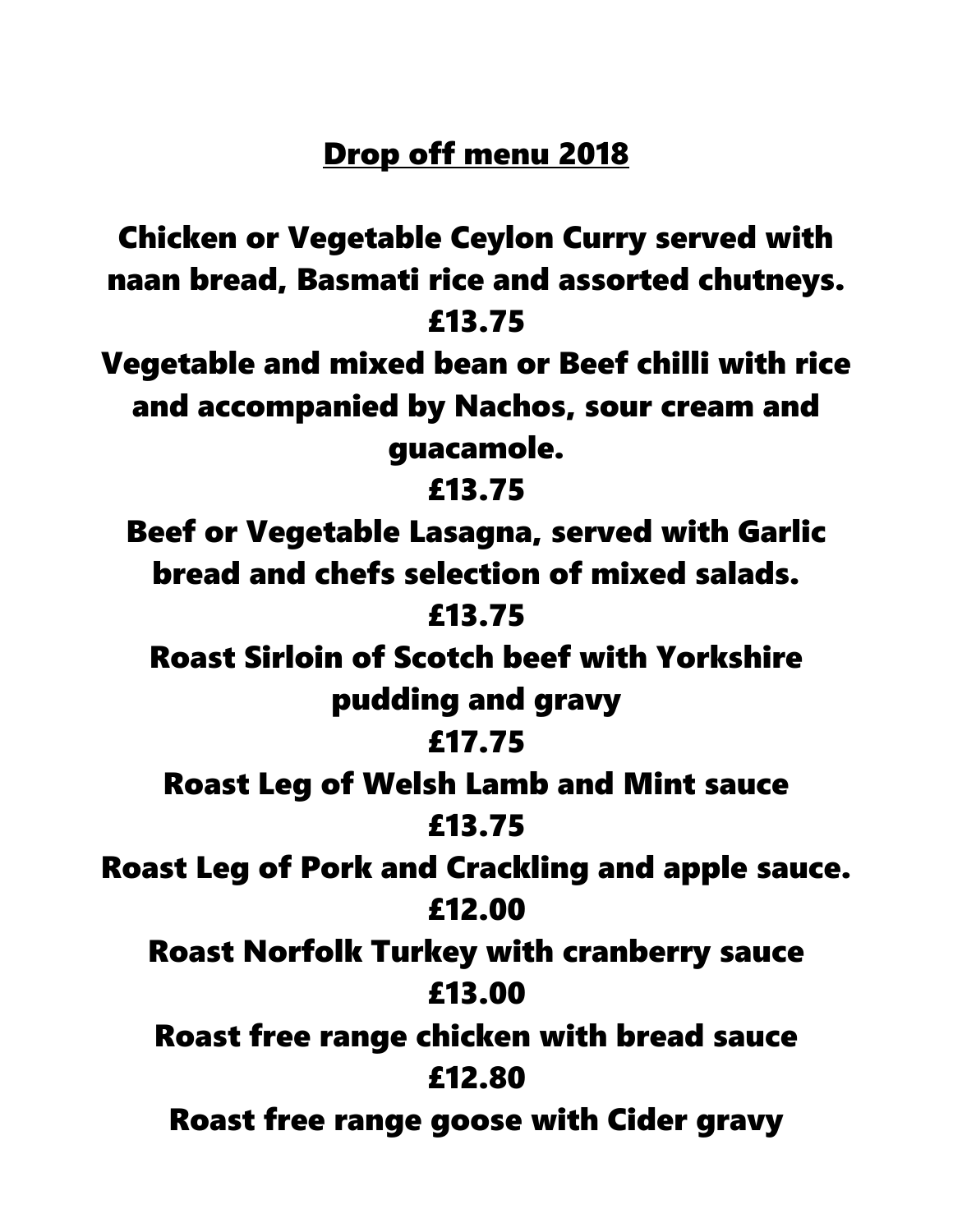(SUBJECT TO AVAILABILITY) £17.50 Slow Roasted Belly pork and apple jus £15.75 Classic Steak and Ale Pie £9.25 pp Traditional Roast Beef and Yorkshire pudding £12.75pp Pot Roast Lamb With Rosemary, Shallot and Winter Vegetables £10.95pp Pot Roast Chicken with Sage & Apple Dumplings £9.95pp Poached Chicken Breast with Lime & Tarragon Sauce £11.25pp Seared Salmon Fillet with Asparagus & Chervil £12.50pp Escalope of Pork in a Cream & Calvados Sauce £10.25pp Beef Bourguignon £10.65pp Navarin of Lamb £10.65pp Baked Fillet of Pork with Apple & Thyme Sauce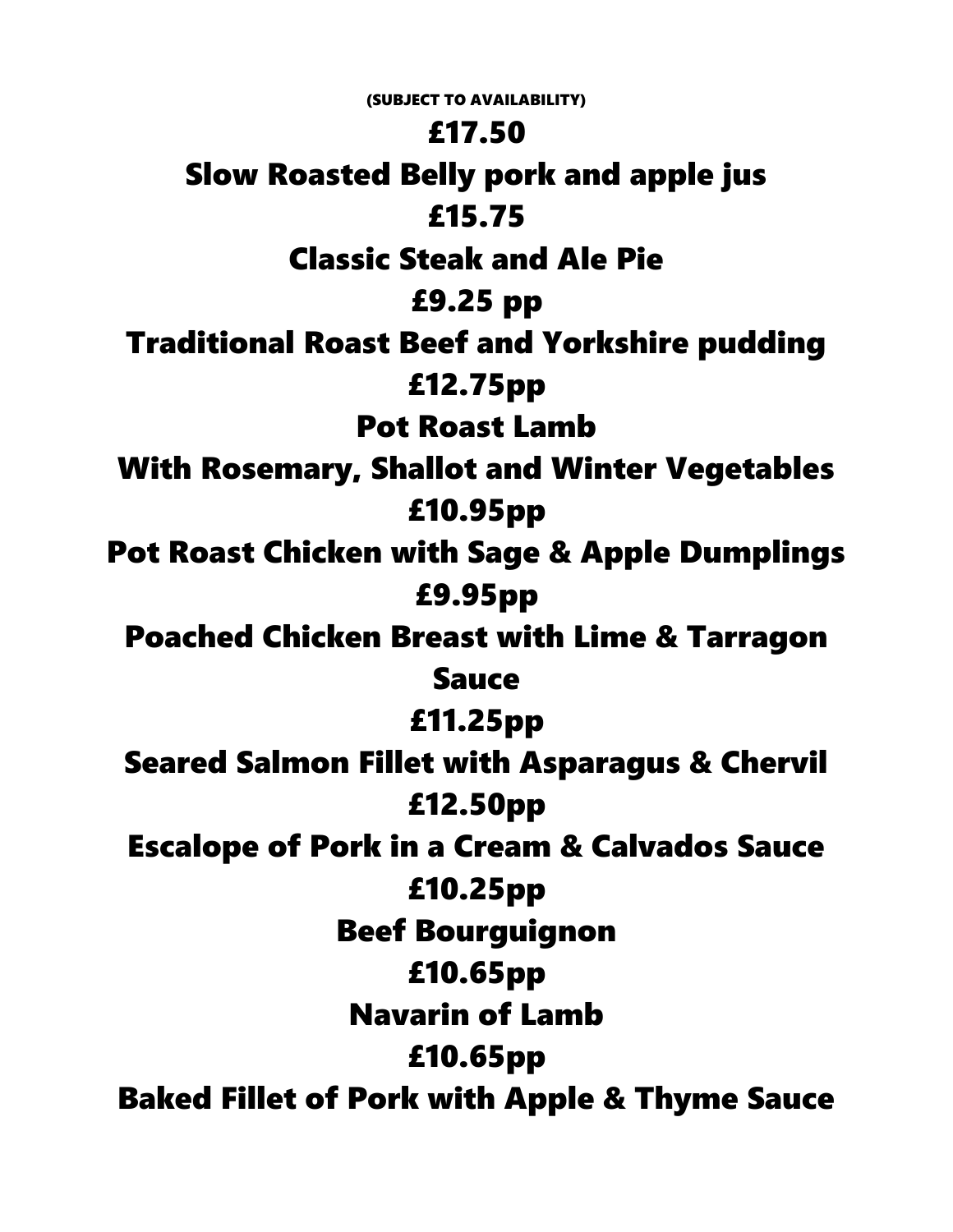£9.95pp Lamb moussaka with warmed Mediterranean breads £9.75pp Roast Breast of Duck with Orange & Sweet Peppers £14.50pp Classical lasagne Verdi with garlic bread and a selection of salads £9.85pp Steak and Kidney pie £10.75pp Steak ale and mushroom pie £10.75pp Steak and stilton Pie £10.75pp Steak Guinness and onion Pie £10.75pp Roast chicken and Ham hock Pie £10.00pp Chicken, Silton and baby spinach Pie £10.25pp Vegetarian selections Oriental Stir – Fried Vegetables in Soy Sauce With Chinese Rice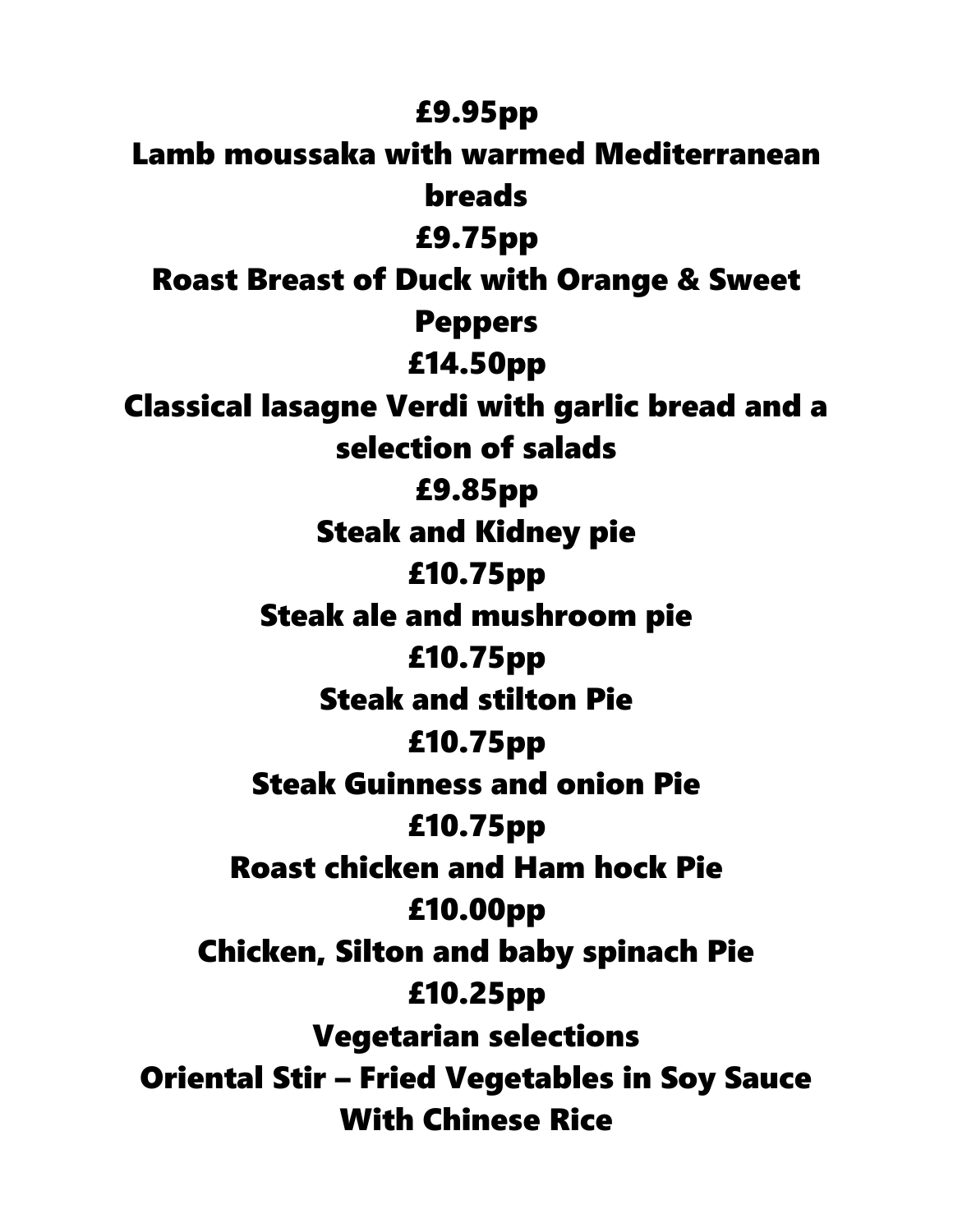£8.35pp Asparagus Pancakes With Cream Sauce £8.95pp Tartlet of Sweet Peppers £8.50pp Vegetable Spring Rolls £7.95pp Potato and vegetable selections Choose 1 potato dish and up to 3 vegetables for only £3.95 pp. Roast Potatoes New Potatoes Dauphinoise Potatoes Lyonnaise Potatoes Creamed Mashed Potatoes Steamed Broccoli Florets Glazed Baton Carrots Honey Roasted Parsnips Sauteed brussel spouts Pureed Swede and Carrots Minted Garden Peas Green Beans Mange Tout Cauliflower Florets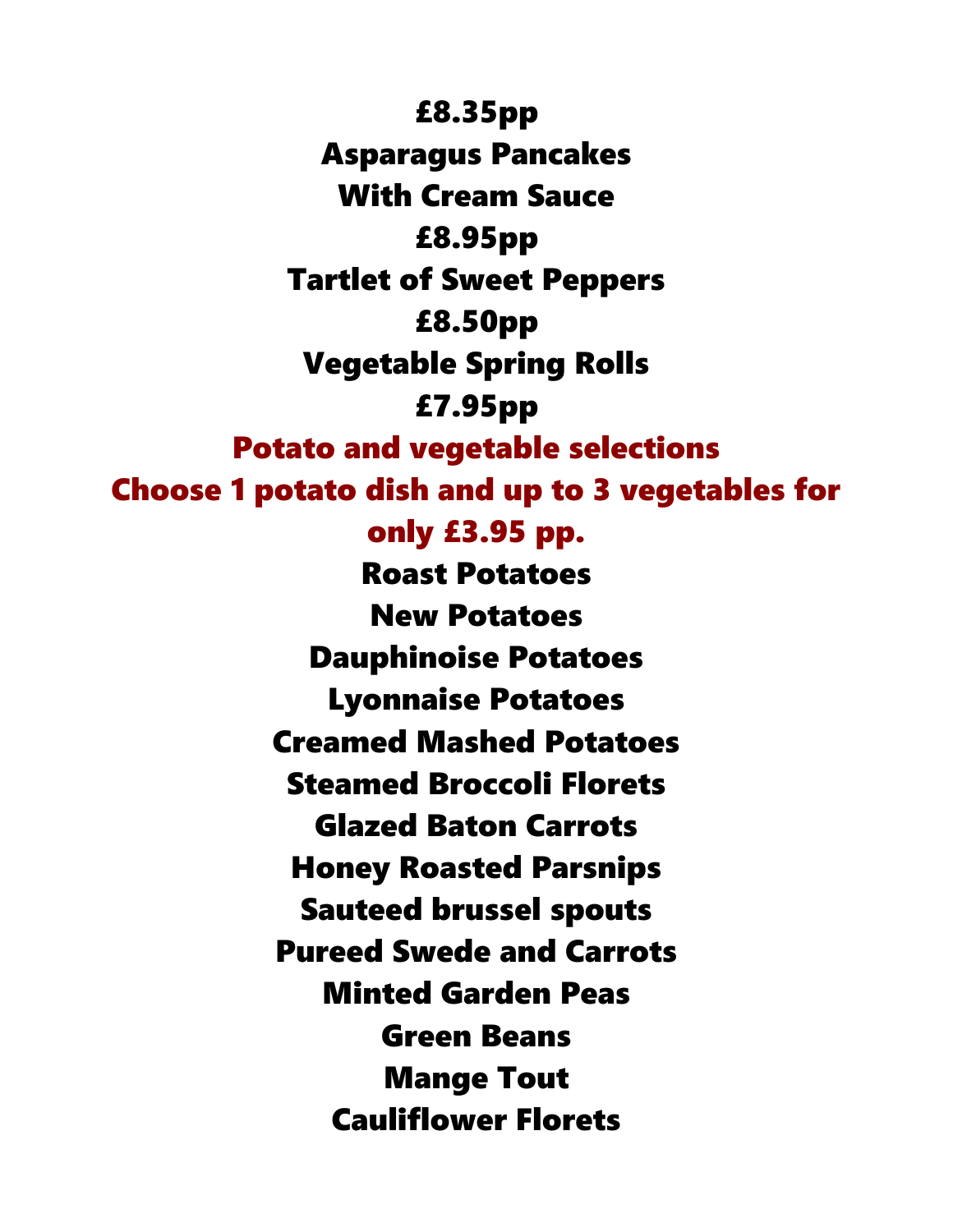**Ratatouille** Courgettes Provencal Extra Yorkshire puddings £1.00 each Our Delicious Individual Desserts. Salted Caramel & Chocolate Tart £4.95 Lemon Tart £4.95 Fresh Strawberry Tart £4.95 Banoffee Tart £4.95 Lemon Meringue Pie £4.95 Fresh Fruit Tart £4.95 Giant Choux Bun filled with Chocolate, Praline and Toffee £4.95 Strawberry & rosewater Pavlova £4.95 Raspberry and Malibu Pavlova £4.95 Strawberry filled Shortbread £4.95 Raspberry & Vanilla Cheesecake £4.95 Rich Chocolate Tart £4.95 Strawberry and Champagne Cheese cake £4.95 Golden Syrup Sponge pudding and Custard £4.95 Sticky Toffee Pudding & Sea salt Caramel Sauce £4.95 Spotted Dick Sponge Pudding and custard £4.95 Bread and Butter Pudding and Custard £4.95 Bramley Apple Pie and Custard £4.95 Gypsy Tart and Custard £4.95